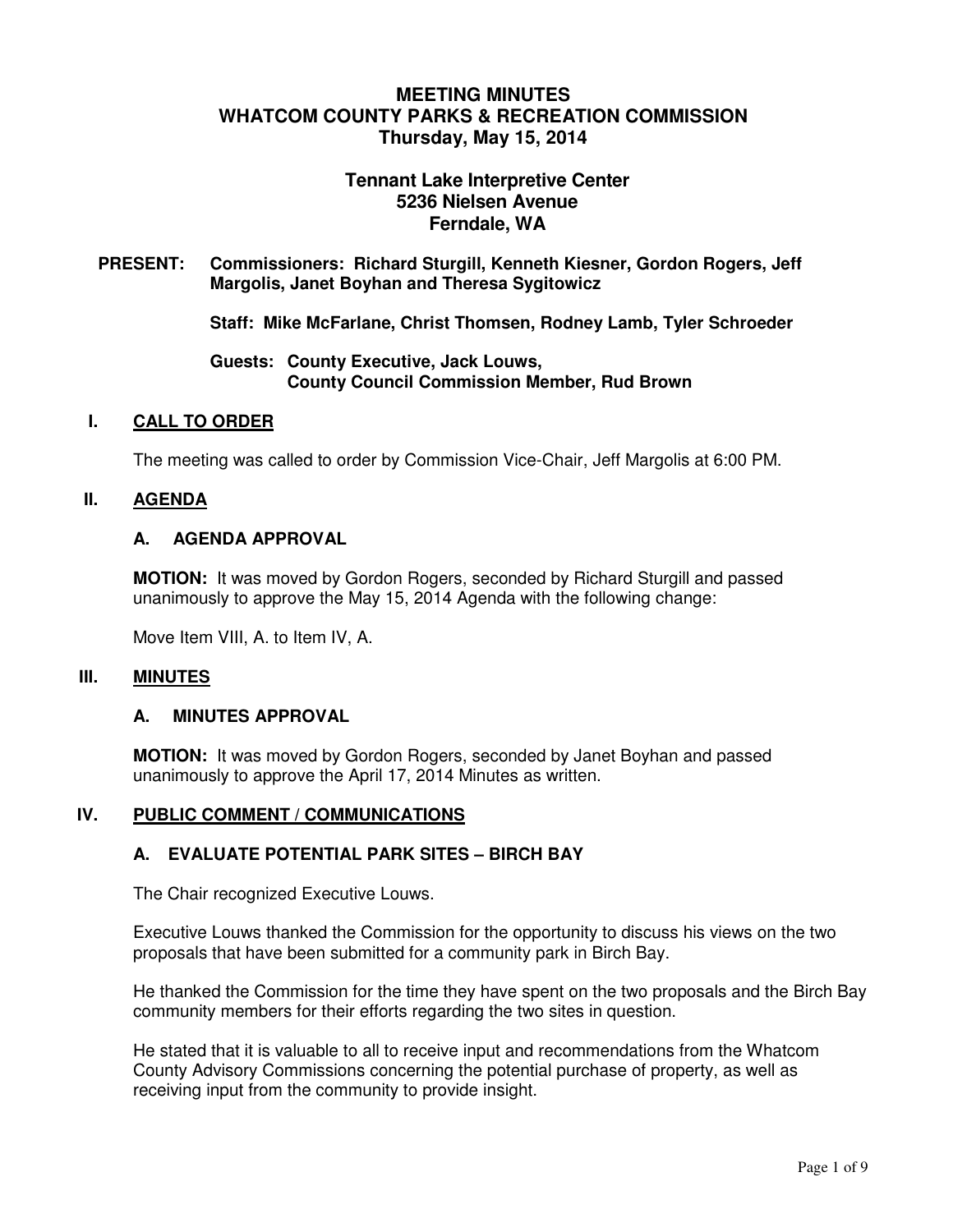Executive Louws provided background on the two proposals and subsequent Council instruction. He explained that County Council has instructed County administration to begin due diligence on the north (Vogt) (Site #1) property and to obtain an appraisal for potential purchase. Based on this request it is perceived that Council is favorable to the north site and the vision for the property that was outlined in the proposal. He stated that he concurs with Council that this site will better serve the community and has instructed staff to pursue avenues of due diligence to ensure that the site is able to fulfill the requested vision.

Executive Louws stated that he would appreciate a decision from the Commission this evening on one of three options; 1. Select a preferred site, 2. Select both sites as suitable or non-suitable or, 3. Allow the Whatcom County administration to make the decision without formal recommendation/input from the Commission.

He asked if the Commission members had any questions.

It was asked how the potential loss of taxes on a privately developable piece of property weighed in on his decision.

Executive Louws stated that from his observations, the community's input and support and County Council instructions, that the north site will provide a desirable location for a public park.

He stated that he is open to hearing information from the Commission and the public that would support a change in decision to pursue the South site as a better location.

**1. Public Comment -** Jeff Margolis opened the floor for public input. Each speaker was asked to limit their comments to three minutes.

There were 34 persons signed in. Out of those 34 people, 22 spoke in favor of the north site, 2 in favor of the south site, 2 in favor of both sites and 2 in favor of neither site.

There were also 36 emails received regarding a proposed park site in Birch Bay. 31 voted in favor of the north site, 1 voted for no acquisition and 4 had their votes counted at this meeting and were excluded to avoid a double vote.

Listed below are the reasons given for supporting acquisition of the north site:

- Provide parking
- Provide public restrooms
- Centrally located
- Large low tide beach access
- Closer to the site of the beach restoration project
- To reserve common areas for public recreation
- Property is currently available
- There may not be an opportunity to acquire a property of this nature in the future
- The poor water quality of Terrell Creek
- Better visibility providing more safety
- Development of the south site would reduce local resident's privacy
- Development of the south site would reduce water quality further, due to parking lot run off

Listed below are the reasons given for supporting acquisition of the south site:

- Property is currently available
- The south site is larger than the north site for relatively the same price
- Provides shady parking
- Provide public restrooms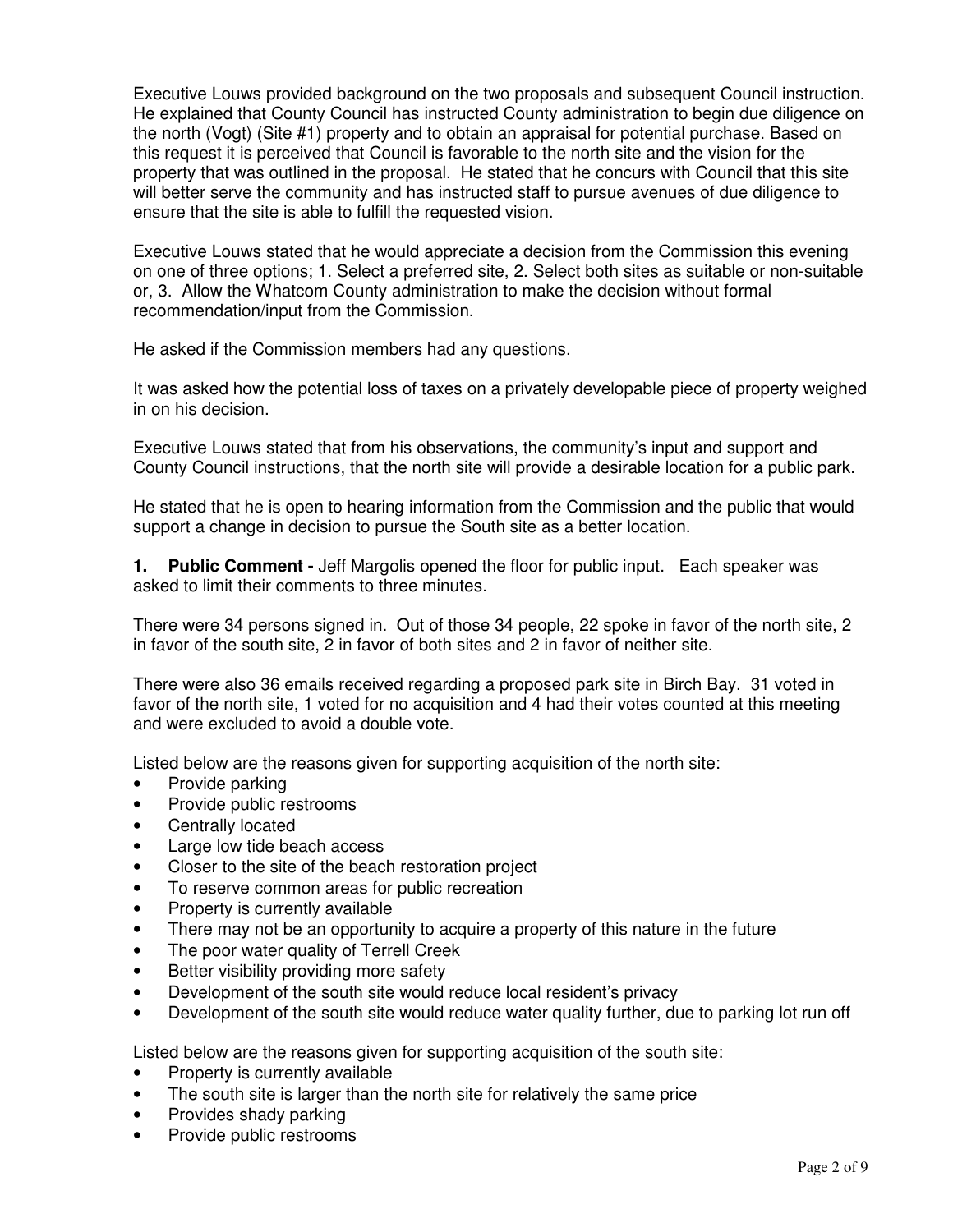- Good beach access
- Preserve the wetlands
- Provides diverse educational opportunities

Listed below are the reasons given for supporting acquisition of both the north and south sites:

- South site provides potential for an interpretive center,
- Stop commercial development in both areas
- The north site is central
- Both sites are available
- Provides an opportunity to clean up Terrell Creek

Listed below are the reasons given for opposing acquisition of either site:

- Improve Birch Bay Drive prior to spending money on a park
- Use the money to improve the beach front in terms of parking, restrooms, trash management and install a paved footpath
- Complete the berm project prior to developing a park
- Provide a public vote on the issue prior to purchasing any properties

**2. South Site Presentation –** Harry Skinner provided a presentation on the south site. He pointed out the positive points for acquisition.

He stated that beach closures are an issue all along the beach and that it is the responsibility of the public regulatory agencies to take more affective steps to correct the problem.

He asked that the wetlands not be considered a defect but an asset for a park setting and that the wetlands would be protected if acquired by the County. This is also the case with any archeological issues and that both sites will require a wetland and archeological assessment.

Rutan & Tucker, LLC has provided a letter assuring that the injunction on the property will be lifted when an acceptable purchase offer has been received.

The south site will provide an additional 100 feet of beach front and an additional access point to the currently owned county property.

Harry asked that this opportunity not be overlooked.

**3. North Site Presentation –** Billy Brown provided a presentation on the north site beginning with the information that 1400 endorsements from Birch Bay citizens have been collected to date. He also listed the agencies and organizations that endorse acquisition of the north site.

He spoke to the economic reasons for acquiring the north site in that there are 7 acres of open beach that are centrally located to restaurants, stores and is an excellent spot for local events.

Mr. Brown spoke to the comparison points of the two properties. This information was provided in the documentation that was included in the Commission packet.

He spoke to the challenges of the south site acquisition in terms of the title and that the north site has clear title and is a local owner.

The north site currently has established utilities that will allow the site to be developed almost immediately after purchase and that because the site is developed, this would eliminate any archeological considerations.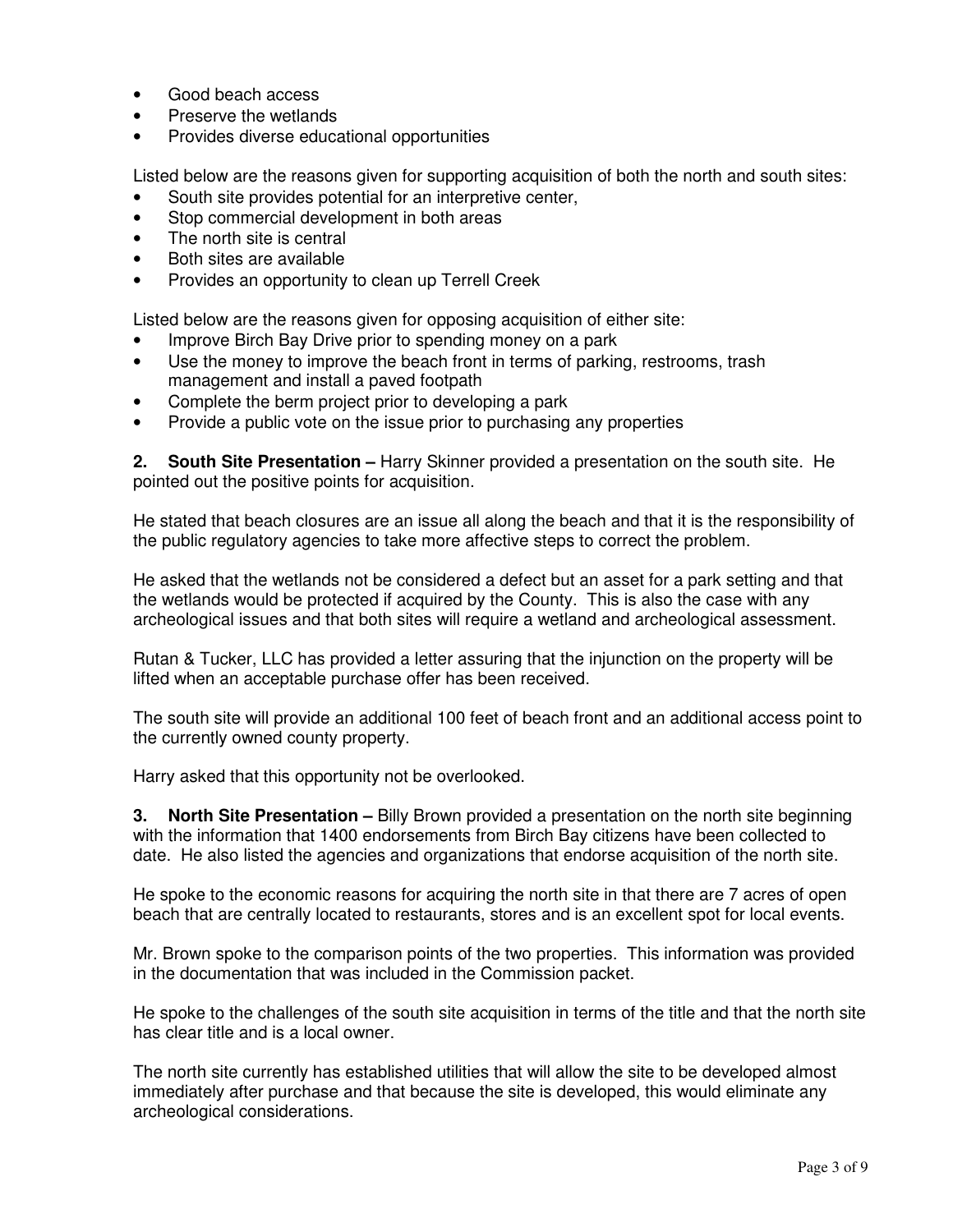Jeff Margolis thanked the guests for their input and presentations. He asked if there was a motion for a recommendation.

#### **MOTION: It was moved by Gordon Rogers, seconded by Richard Sturgill and passed unanimously to recommend Site #1 (north) (Vogt) to the County Executive for purchase for park purposes.**

### **ROLL CALL & COMMENTS:**

**Richard Sturgill – YEA.** Richard stated that it would be preferable if both sites could be purchased but as the request was to recommend the best site, he recommends Site #1. His recommendation is based on the observation that there is a great deal of community support and that the majority of the activities in the area revolve around swimming and water play and that Site #1 is supports these activities with easier beach access, better beach conditions and better beach visibility from the road and proposed park site, reducing safety concerns.

**Ken Kiesner – YEA.** Ken stated that Site #1 has easier beach access, it is a community project and is centrally located within the community. He did comment that the information that was provided from the Site #1 supporters regarding Site #2 was presented from the worst possible angle and disadvantage and is in his opinion offensive. He stated that it did not sway his decision but that the sales tactic was undesirable.

**Gordon Rogers – YEA.** Gordon stated that his decision was based on the fact that Site #1 is centrally located to the majority of the community activities and that the relationship between the berm project and Site #1 will be synergistic. Gordon is also concerned about the salability of Property #2 in terms of the difficulty in negotiations with multiple parties.

**Janet Boyhan – YEA.** Janet stated that she is impressed with the community effort on both sites to pull together their thoughts and desires and see the project through to the end, to provide a focal point for community use and preserve the charm and history of Birch Bay through collaboration with the County.

**Theresa Sygitowicz – YEA.** Theresa stated that last month she felt that the information provided by the site supporters alone did not provide her with enough information to make an informed decision. Therefore, she moved to table the final recommendation until this month to allow her additional time to gather information through community outreach and site observation. She stated that it is her experience that communities do not like to be dictated what is needed or desired in their communities and therefore she wanted to talk to the local citizens regarding their thoughts on the two sites.

In addition to public input, it was her understanding that the directive was to look for the best site to provide bathrooms, parking and meeting areas. During her site observations she was looking for the better viable building site to provide for these activities. She stated that based on her knowledge of wetlands, they are not conducive to building in terms of rules and regulations and that Site #1 does not have the wetland challenges and already has exiting utilities, making it the better building site. Theresa did suggest that when the parking area is planned that the infrastructure and permitting process include the ability to build additional layers of parking in the future.

It was her thought also, that it would be desirable to obtain both sites but with funding being an issue she put some careful thought and consideration into alternative funding sources. Because there are wetlands and fish bearing Terrell Creek in the area, a possible source of funding could be the Department of Ecology and/or Huxley College, with a proposal to build an education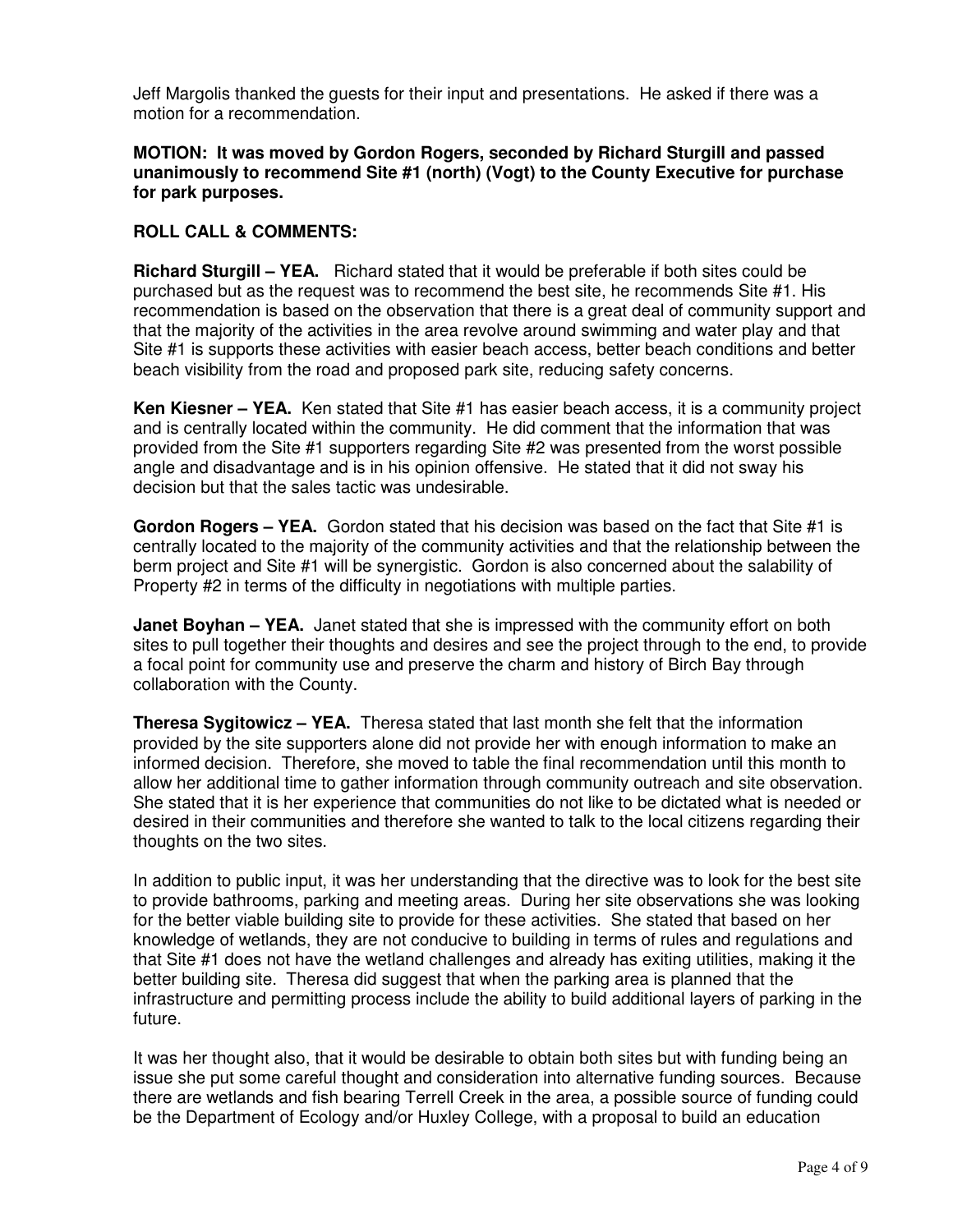center and/or community heritage project that would provide public restrooms and additional parking for their facility.

Theresa thanked both presenter and the public for their participation in the process.

**Jeff Margolis - YEA.** Jeff stated that the wetlands and Terrell Creek should be protected and that something should be jointly done amongst the responsible agencies regarding the water quality of the creek. Also, Site #2 has too many hazards in terms of foot injuries.

The considerations for his decision were parking, population use and the traffic in the area. It is his hope that the berm project will focus on fulfilling the parking need. He did not feel that this choice would solve the parking or restroom problem with the amount of public use.

He thanked the citizens for their involvement in the project.

Tyler Schroeder, Whatcom County Special Projects Manager provided a brief update on the berm project in terms of the progress that Public Works has made and additional steps that will need to be accomplished prior to completion. The completion target date is 2016.

# **V. DIRECTOR'S REPORT – MICHAEL MCFARLANE**

**A. MAPLE FALLS SCHOOL SITE –** The site appraisal has been completed and the County Executive is receptive to moving forward with the acquisition. A formal community agreement that is similar to the VanZandt Community Association will be drafted.

**B. COMPREHENSIVE PLAN AMENDMENTS –** A letter is being drafted to Planning and Development Services (PDS) to drop the Level of Service (LOS) requirements for activity centers; that trails LOS will be based on shared use or multi use trails versus trails and that park LOS will be based on the number of regional parks versus acres of developed parks.

**C. COUNTY SCHOOLS REDUCED RATE FOR PARK SHELTERS –** There was a request from Council Member Brenner to provide a reduced facility rental rate for county schools. Mike will meet with the County Executive to discuss this.

The concern is the reduction in revenues with an increase in facilities use as the schools take advantage of the reduced fees. This increased use will result in additional staff time to clean the facility, an increase in restroom supplies and a greater impact on the building in terms of maintenance and repairs.

This is a policy decision that Council will need to address to change the rates and fees as there are currently no reduced fees for schools in the Unified Fee Schedule.

**D. DAKOTA CREEK GOLF COURSE –** Mike received a call that the golf course has been placed back of the market for sale. It is unlikely that this is of interest to the County.

**E. SEATTLE TIMES SILVER LAKE PARK ARTICLE 4/20/14 –** Mike passed around a copy of an article in the Seattle Times that focused on Silver Lake Park.

# **VI. PARK OPERATIONS REPORT – CHRIST THOMSEN**

# **A. STAFFING**

**1. Extra Help –** Hiring Parks' seasonal extra help is substantially complete. Most positions have been filled with the remainder coming on board within the next few weeks.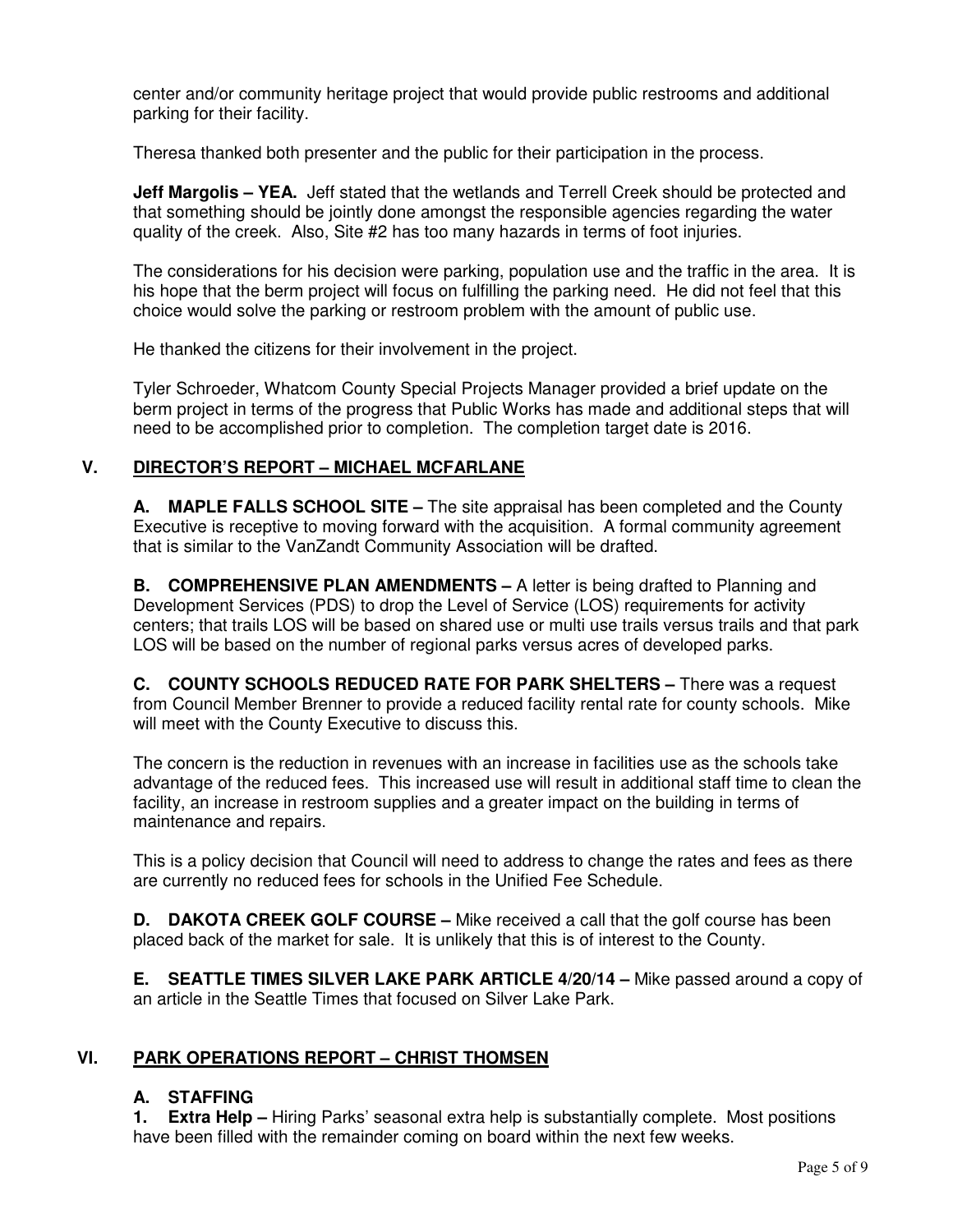Interviews for seasonal trail extra help are scheduled for next week.

**2. Vacant Ranger Position –** Recruitment for this position is closed and applications have been reviewed. Interviews are in the process of being scheduled.

**3. Watershed Ranger –** The job description for this position is being reviewed and revisions are being made. When the job description is complete it will be forwarded to the County Human Resources Department for evaluation.

# **B. PARK PEAK SEASON PREPARATION**

**1. Ground and Facilities –** The focus has been on maintenance issue to prepare the parks for peak season.

**2. Preparing Rental Boats –** Boats are being inspected for in-water use at Silver Lake Park and Lake Samish. The Coast Guard Auxiliary will be inspecting the boats at Silver Lake Park.

### **C. MAINTENANCE CREW**

**1. Hovander –** The sand scoops are being installed at the playground and the new drinking fountain has been installed at the main restrooms.

**2. Chuckanut Mountain Trails –** Trail maintenance for the last two weeks has focused on drainage and tread restoration.

**3. Lake Whatcom Reconveyance –** The closure of an unauthorized trail has been completed in the Lake Whatcom Reconveyance east property. The concern for closing this trail and removing structures is the possible environmental impacts and public safety issues.

# **D. PARK INSPECTIONS**

**1. Monthly/Weekly –** A series of inspections are completed on each park on monthly and/or weekly basis with a follow-up report submitted for review/action. These inspections focus mainly on cleanliness and public safety.

**2. Addition of Annual Inspections –** Some years ago Park staff completed an annual inspection of the parks. This practice is being reinstated. A team consisting of management, field and maintenance staff will be formed to visit each developed property to complete an inspection on a broader spectrum in order to evaluate the health of the parks and facilities.

# **E. PLANTATION RIFLE RANGE**

**1. Water System –** There was a temporary outage of water to the Range due to system flow problems that created a lack of water. This was evaluated, isolated and repaired within a 24 hour period.

**2. Department of Health (DOH) Site Survey and Inspection –** DOH completed their regular inspection of the Range water system on May 6, 2014. The report is pending but based on their on-site response and considering the age of the system they are generally pleased with the system's condition, excluding a few minor concerns. If there are any actions required on these concerns it will be included in the report and addressed.

**F. LIGHTHOUSE MARINE PARK –** The ship chain that was used as curbing was removed to reduce a possible trip hazard for park visitors. The chain was recycled for a gain generated of approximately \$1,000.00.

# **G. PARK EVENTS**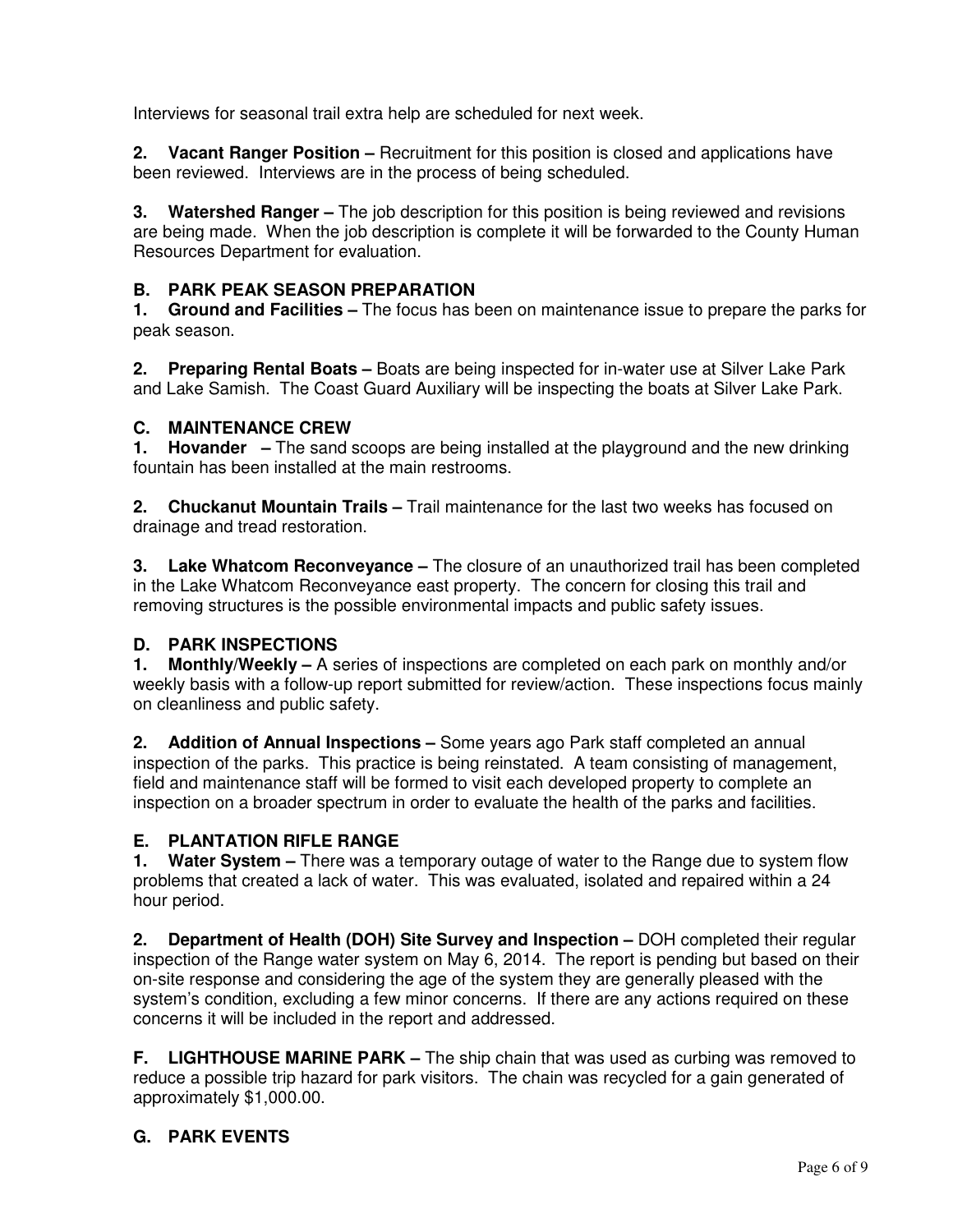**1. Silver Lake Park –** Opening Day for fishing season was a success. All campsites and rental facilities were booked to capacity.

### **2. Hovander Homestead Park**

**a.** Master Gardener's Plant Sale – The annual plant sale was May 10<sup>th</sup> and appeared to be well attended.

**b. Hovander River Walk Dedication –** The dedication ceremony will take place this coming Saturday, May 17<sup>th</sup>.

### **H. PARK INCIDENTS**

**1. Lighthouse Marine Park Mowing Incident –** During regular mowing a rock was kicked up by the mower and broke a visitor's car windshield. A request for repair has been submitted. The equipment that was being used was evaluated and it was determined that another piece of equipment would be more appropriate for that particular area. Safety measures were reviewed with staff.

**2. Getz Barn Trespass –** A person set up camp inside the barn and established a warming/cooking fire. The police department removed the individual and the fire department was on site to extinguish the fire. There was no damage to the structure. Security measures are being taken to avoid future incidents.

# **VII. DESIGN AND DEVELOPMENT REPORT – RODNEY LAMB**

**A. LIGHTHOUSE DOCK RENOVATION –** The manufacturer has provided shop drawing and structural calculations for the proposed boarding float. This was the final element to submit the building permit. The permit was submitted May  $7<sup>th</sup>$ . Rod stated he has heard nothing to date but will be checking with them in the near future to determine the progress.

HB Hansen has tentatively scheduled the pile driving for the end of July. This is after the fish window opens. It is expected that pile driving activities will be completed within one week's time due to favorable tides. HB Hansen Company expects to be able to complete all driving activities from the existing ramp.

The week prior to the pile driving activities a surf smelt survey will be conducted by a marine biologist to determine if there are any spawning activities that could affect the pile driving. There is a possibility that there will be spawning activity already started by that time.

**B. HOVANDER RIVER TRAIL –** A volunteer planting effort coordinated by NSEA took place on Saturday, April 19<sup>th</sup>. Approximately 250 volunteers helped plant 2,700 native trees and shrubs along the new riverside trail. The work party started at 9:30 AM and was completed by 12:00 noon. It was a very successful project. The Whatcom Conservation District has offered and will continue to assist with maintenance of the mitigation planting. The trail dedication is scheduled for this Saturday.

**C.** SOUTH FORK PARK – A pre-application meeting was conducted with PDS on May 1<sup>st</sup>. This was an opportunity to meet face-to-face and review the permit application process with PDS staff. Included in the meeting were the wetland biologist and civil engineer contracted for the project. The meeting resulted in a clearer understanding of specific application requirements which should reduce the initial fee estimate by a modest amount.

The strategy remains to permit the entire project and complete the project in phases. The permit is valid for a two year period and may be extended for an additional two years, with the approval of the hearing examiner, giving a four year window to complete the park trailhead.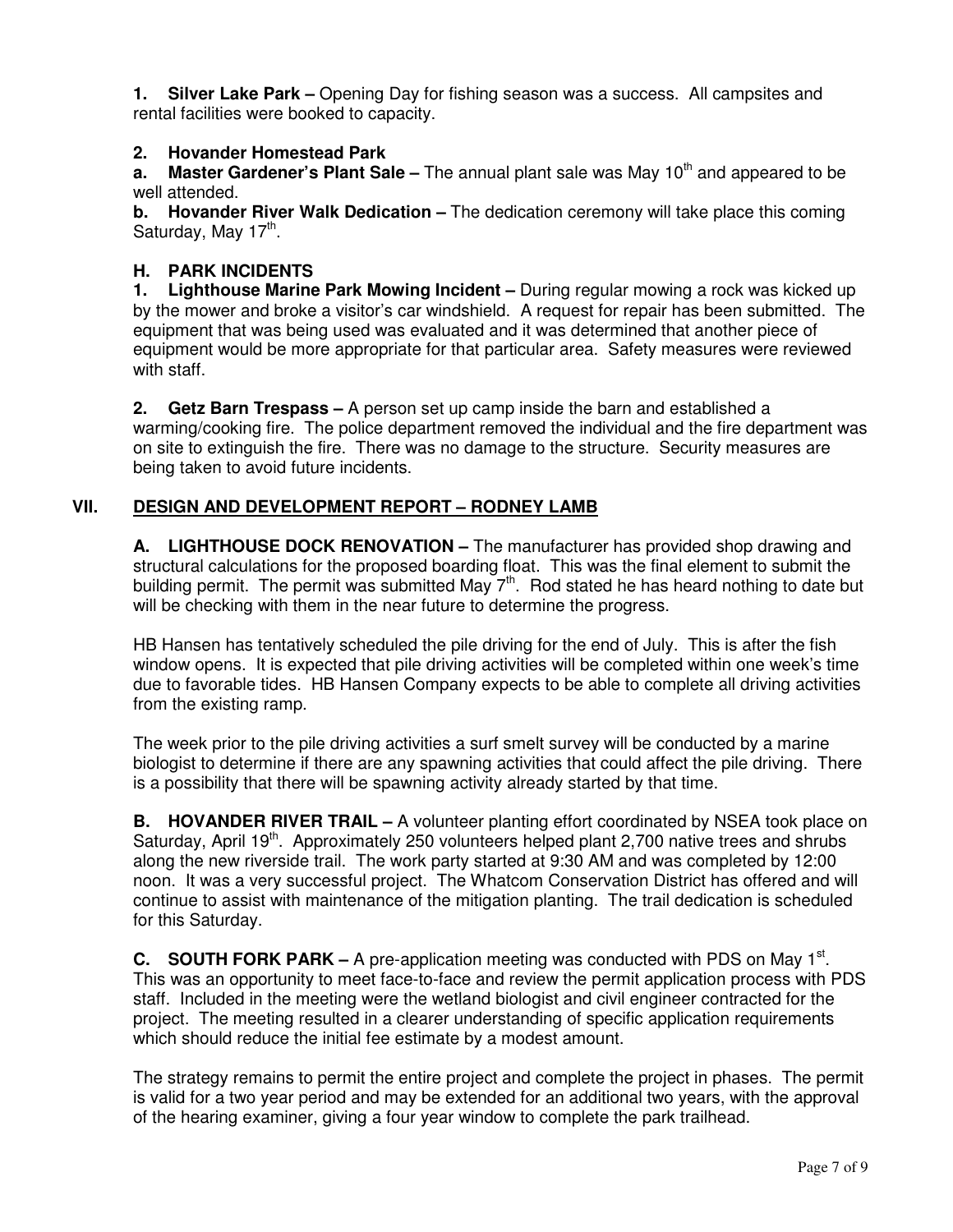Once the revised fee estimate is received from the engineer an agenda bill will be generated for Council approval.

Rod met with Russ Pfeiffer-Hoyt this week to lay out the hike/bike trail from the main trailhead and flag the alignment for the wetland biologist to be able to complete the critical areas assessment. This should be completed by next week.

**D.** NESSET FARM BUILDING RESTORATION - The Nesset Foundation has hired an engineer to complete minor modification of previously completed drawings for the structural foundation repairs and roof and siding replacement. This will be part of a bid package that will be released in the next few months.

**E. RECONVEYANCE PLANNING** – The first planning meeting was April 29<sup>th</sup>. It was well attended with over 100 people and was very constructive. At the meeting Mike provided an overview of the process and Rod reviewed the planning process. The attendees were asked to comment in four broad categories:

- **1.** Recreation
- **2.** Natural Resources
- **3.** Forest Management
- **4.** Other items

Staff is sorting through and consolidating all the submitted comments into a single document that will be available on the website when it is complete.

We're still in the inventory and base mapping phase and will begin complementing the office work with some field reconnaissance as we head into the analysis phase of the project.

Mike stated that one of the more interesting submittals for suggestion was from a cross country ski group. An initial meeting was conducted with the group to discuss the possibility of accommodating winter sports on top of Stewart and Lookout mountains.

**G. OTHER –** The sand scoops are installed at the Hovander playground, maps and park rules have been added to the kiosk at Lake Whatcom Park and signage at Silver Lake Park is ongoing.

### **VIII. UNFINISHED BUSINESS**

### **A. EVALUATE POTENTIAL PARKS SITES – BIRCH BAY –** SEE AGENDA ITEM III A.

**B. LAKE WHATCOM RECONVEYANCE PLANNING –** SEE UPDATE IN THE PLANNING AND DEVELOPMENT REPORT

#### **IX. NEW BUSINESS**

**A. ECONOMIC IMPACTS RELATED TO TRAILS –** Council Member Rud Brown was unable to stay for the remainder of the meeting and will be invited at a later date to address this topic.

**B. BELLINGHAM SENIOR ACTIVITY CENTER (BSAC) PARKING LOT –** Mike stated that the rate increase will move forward on the parking lot rates. The City of Bellingham fees will increase from \$6,000.00 to \$12,486.00, Whatcom County Council on Aging from \$2,000.00 to \$4,416.00 and Whatcom County form \$1,000.00 to \$2,088.00, annually.

Negotiations continue to establish a 10 year period of time on these fees in order to provide for stability in pricing.